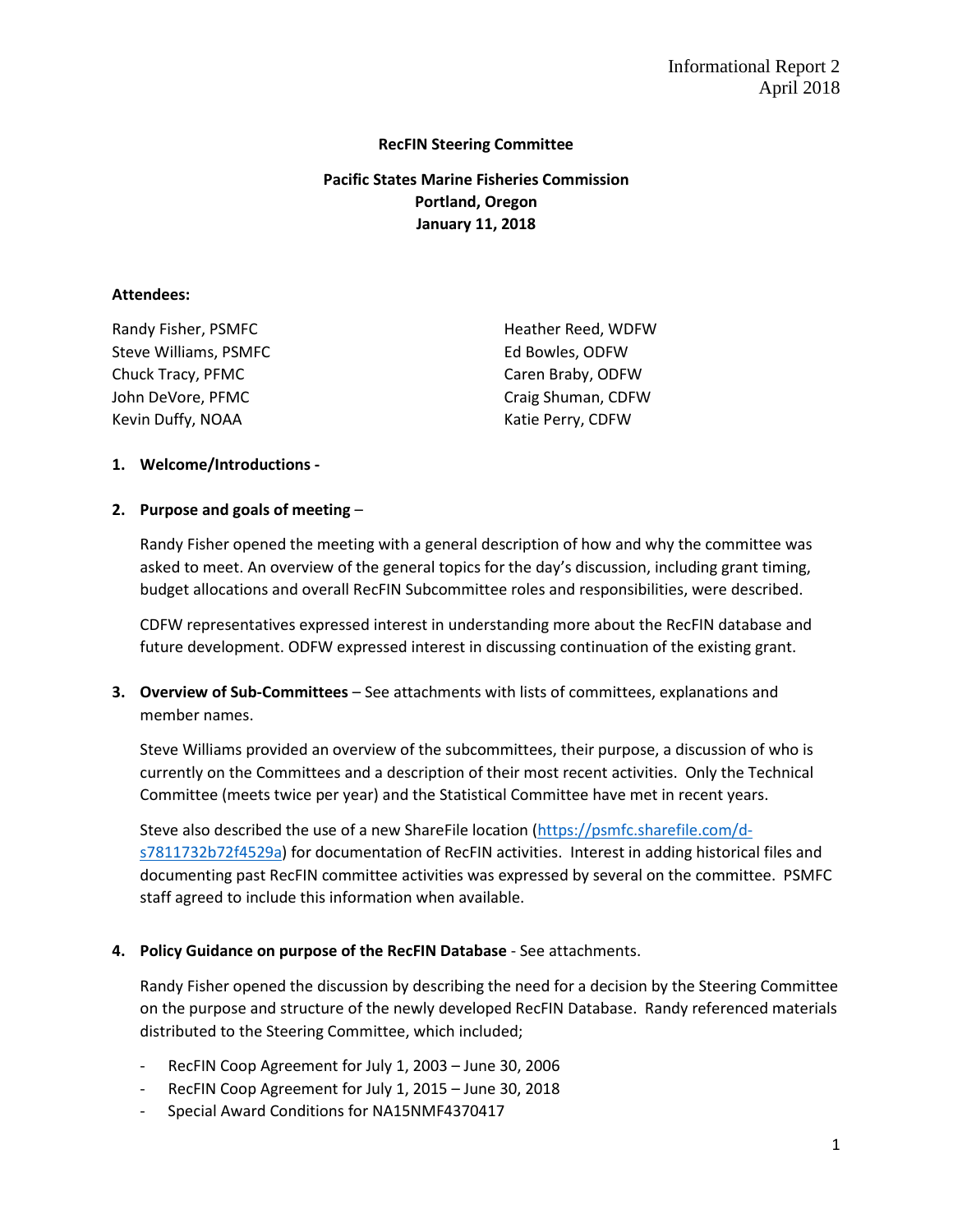Based on these documents PSMFC is operating under the assumption that the RecFIN database and the associated data is to be set up in a centralized database and should include all components of recreational data collected by federal and state sampling programs.

Each committee member was asked to articulate their position or understanding of the purpose and role of the RecFIN Database.

California expressed a number of concerns regarding the concept of RecFIN as a centralized database for all West Coast recreational data. They indicated that they had not been working under the centralized database assumption. They agreed that federally funded data should be part of the database but had questions about sampling data collected under other state-funded programs. They expressed concerns about when and who was involved in making the decision regarding the centralized database approach and about data security and confidentiality. They ultimately expressed their support for the concept of a centralized database containing both federal- and state-funded data but indicated that they still had some work to do internally to implement this approach. No timeline for implementation was discussed.

Oregon described their support for the centralized database that will be used for decision-making. Oregon is working towards the umbrella concept for data systems. The future is evolving into coordinated databases and to be as transparent as possible while respecting, where appropriate, the confidential nature of the data. Future funding is a concern.

Washington is in agreement with making the RecFIN database a one-stop shop. They are also working to add historical data into the database. They share concerns about confidentiality as well.

NOAA, PSMFC, and the PFMC members of the committee all supported the concept of RecFIN as the centralized database for West Coast recreational fisheries data. Members spoke to the fact that a database of this type would allow better management of fisheries and the scientific data that supports that management.

### **5. Saltonstall-Kennedy Funding Allocations**

Randy Fisher described the SK funding process and indicated that NMFS never knows how much funding they will receive annually. He described the task before the Steering Committee as needing to decide how to allocate the currently available \$275K of SK funds and how do we want to address future funding. Committee members asked if a specific formula was being used to allocate the current RecFIN base funding and if so, could it be used for allocating the SK Funding? Randy Fisher indicated that no good formula has been developed or used to allocate the \$2.2M in RecFIN base funding. The Committee reviewed the current base funding allocations (see attached) and indicated their general support for those allocations. However, they also recognized that the allocation of funding beyond base levels would be difficult using the splits.